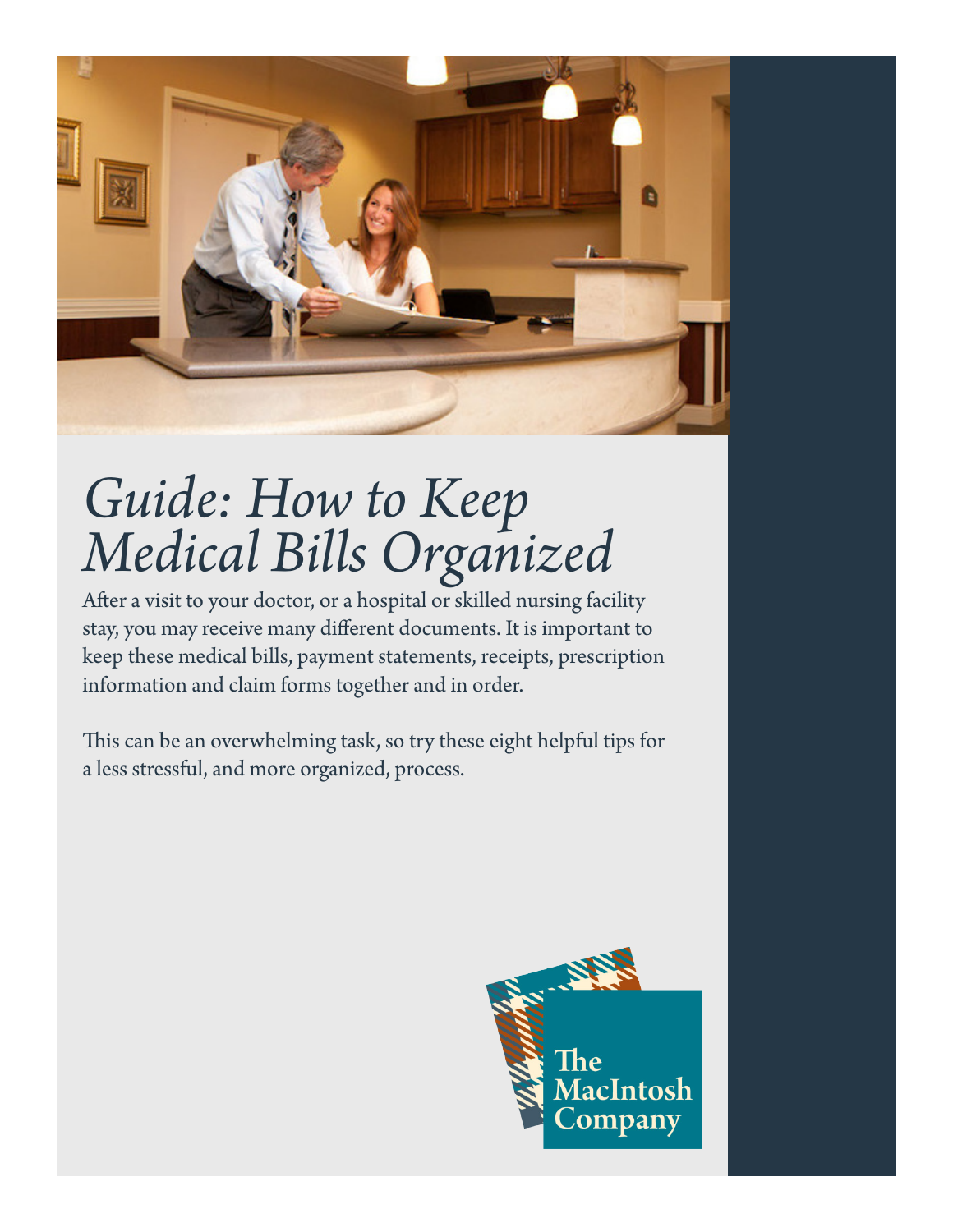## **Table of Contents**

| Tip #1: Determine Who Will Bill Your Insurance |  |
|------------------------------------------------|--|
| Tips #2 & 3: Review Each Bill Carefully        |  |
| Tips #4 & 5: Sort and Organize Your Documents  |  |
| Tip #6: File with Supplemental Insurance       |  |
| Tips #7 & 8: Track Payments                    |  |
| <b>Questions? Contact Us</b>                   |  |

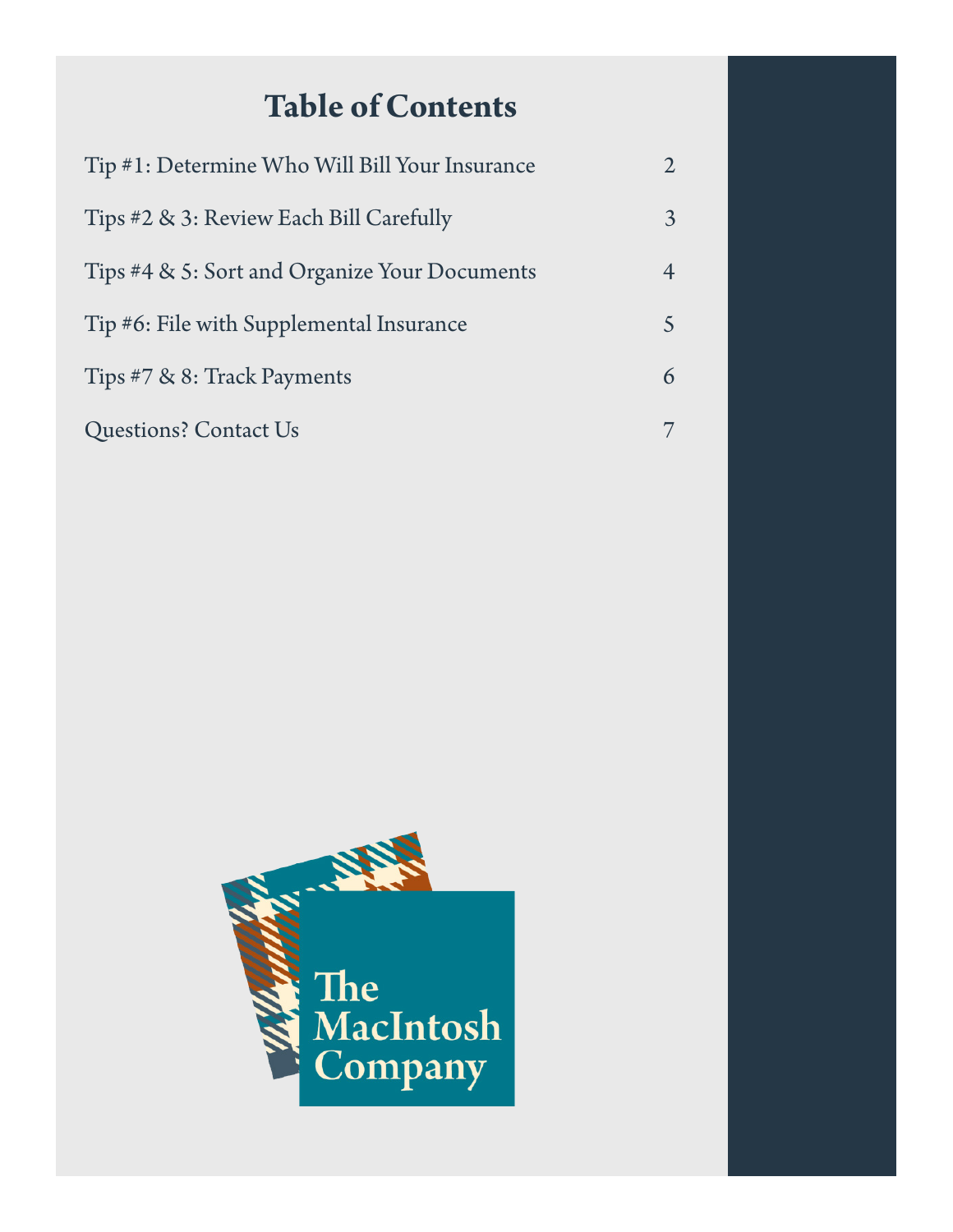# **Tip #1: Determine Who Will Bill Your Insurance**

Always ask whether a provider (hospital, physician, home care service, etc.) will bill all of your insurance directly on your behalf. It's also important to find out if they accept Medicare.



Even if they agree to bill your insurance company, keep in mind that you will regularly receive bills, statements and explanation of benefits (EOB) forms that include responses from the insurance company.

If the provider will not bill your insurance, you will then be required to submit the bill yourself, or have someone assist you in filing with your insurance company.

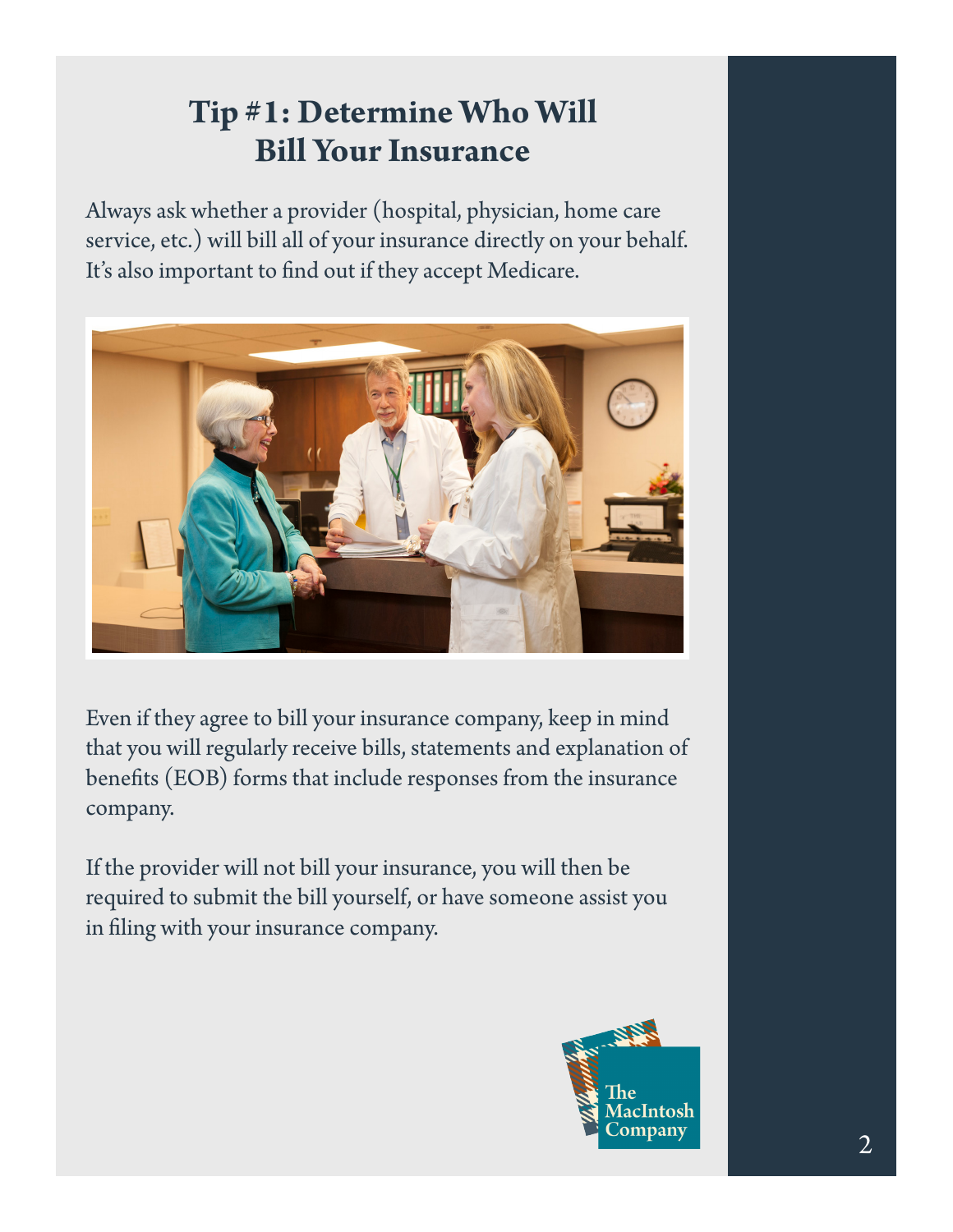# **Tip #2: Use an Accordion Folder To Get Organized**

Use a large accordion folder with several pockets to keep all of your paperwork organized. Several plain folders will also work. You will need to label the pockets or individual folders for the following:

- Each provider of service
- Prescription information
- Extra insurance forms
- Miscellaneous

## **Tip #3: Review Each Bill Carefully**

Read each bill or statement carefully. Review the following information:

- Name of the provider
- Address of the provider
- Account number
- Date and charge for service
- Description of service
- Your name and Medicare and/or other insurance information
- Phone number to call with questions

Make sure you understand the bill. If you have any questions, call the number on the statement for clarification.

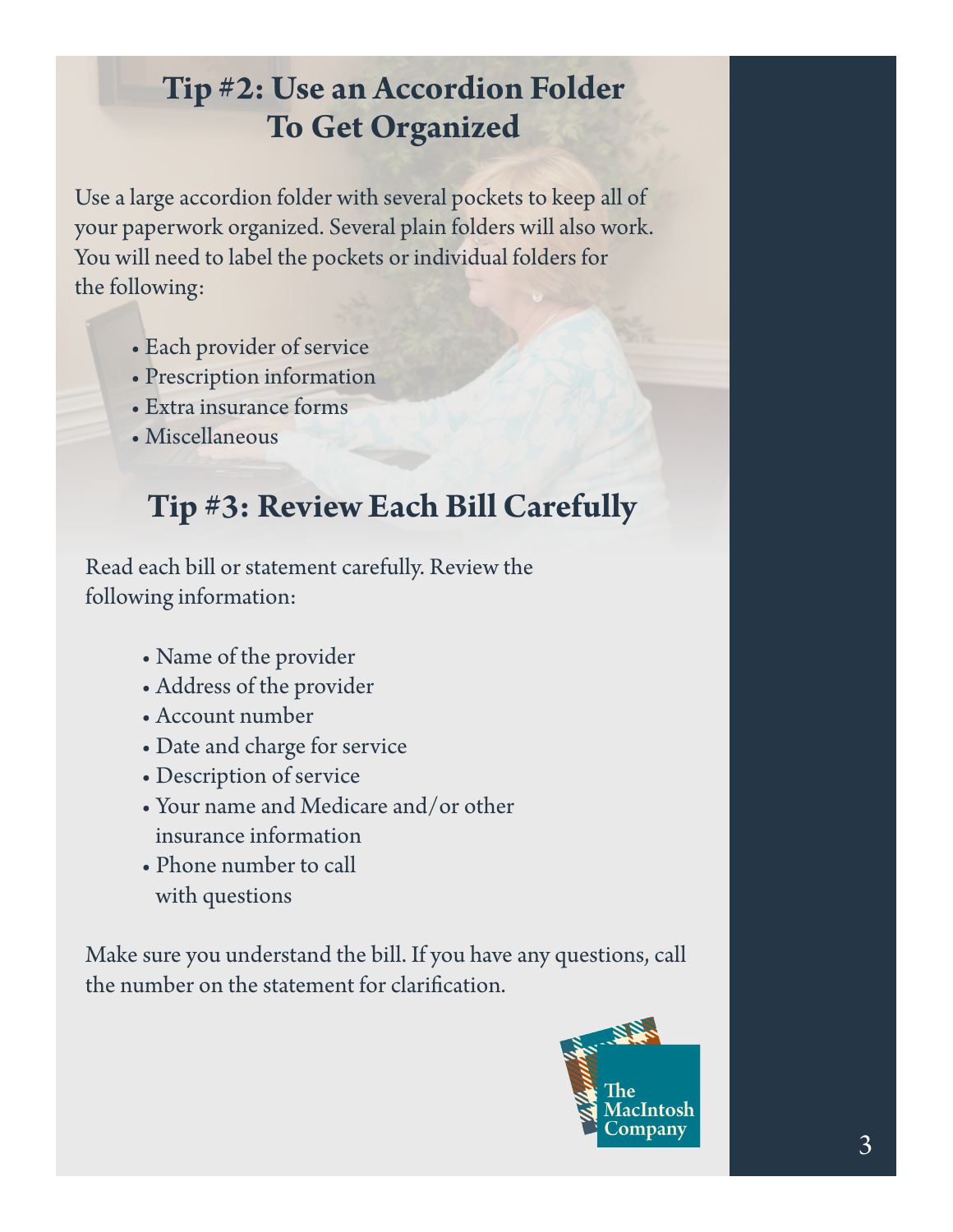# **Tip #4: Sort Your Documents**

Look for the service date (the date you received the service) and the total amount of the charge on your medical bills and statements. This will help you sort and organize the documents related to each provider.



# **Tip #5: Organize Your Documents**

Remember to review the explanation of benefits (EOB) form first. This will state whether a charge was paid, denied or if additional information is needed. If there is nothing for you to do, then file the form in the folder or divider assigned to that service provider.

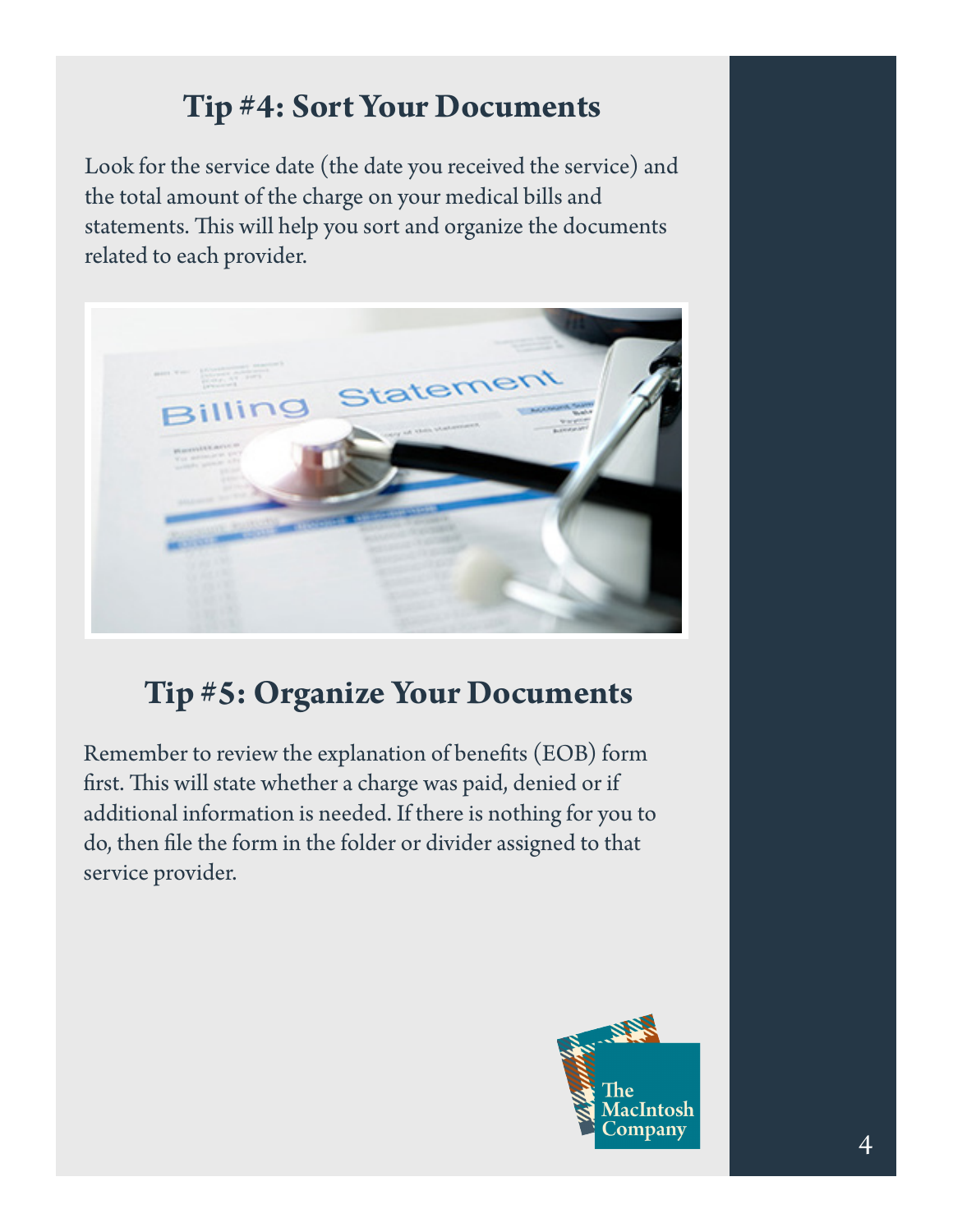## **Tip #6: File with Supplemental Insurance**

If insurance has paid on the claim, then the supplemental insurance can be billed. And, if the service provider is handling this for you, then simply file the insurance payment form in the correct provider folder or divider.



However, if you must file with your secondary insurance, then make a photocopy of the explanation of benefits (EOB) form and the provider bill. Print your supplemental identification number on the copies, then mail both the explanation form and the itemized bill, if required, to the insurance company.

\* Please note that some insurance companies require their own claim form to also be included. If you have one of these companies, follow their procedure.

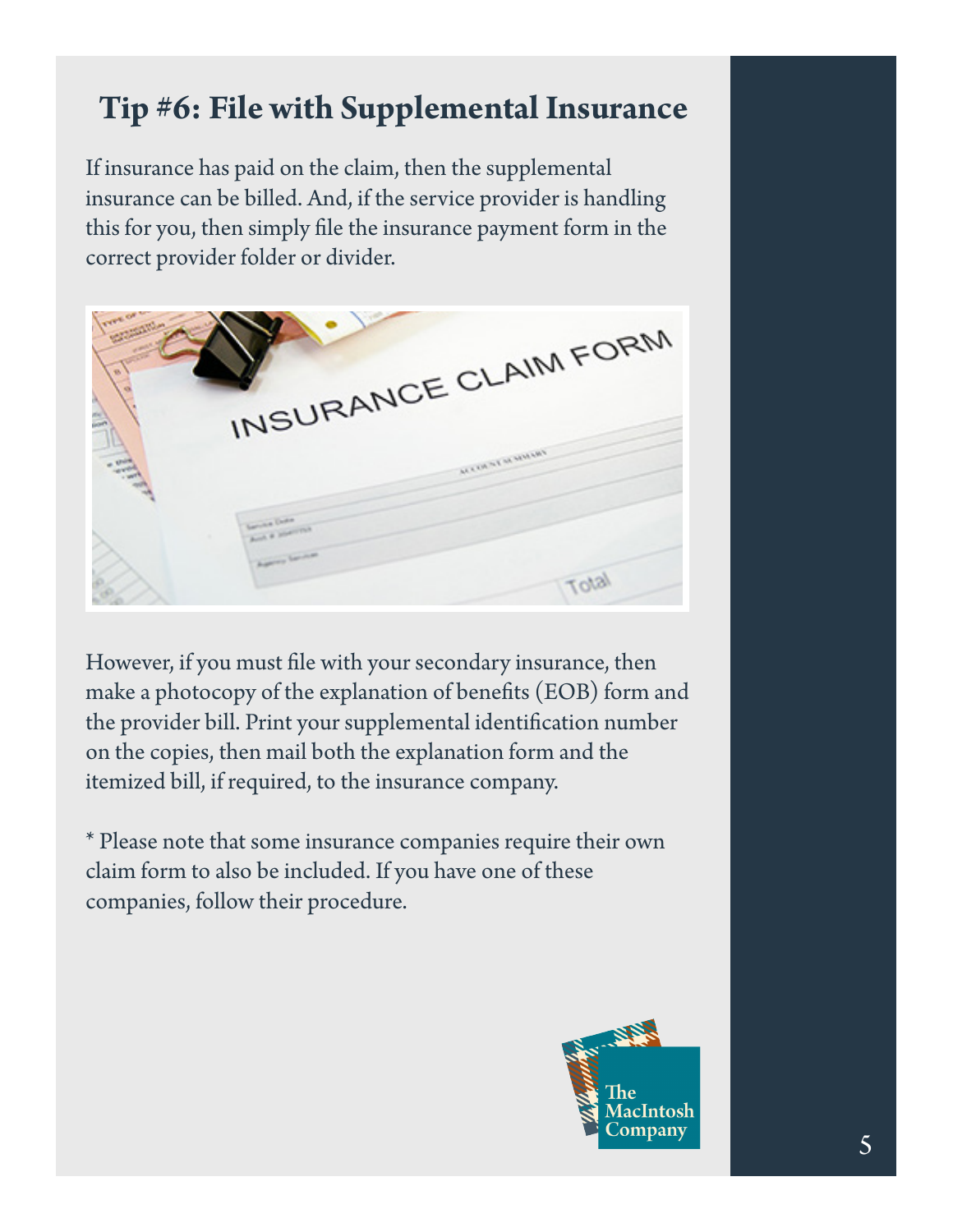# **Tip # 7: File Your Paid Bills**

As each provider charge is paid by your insurance and there is no remaining balance, mark the bill as paid. File together the provider statement, the explanation of benefits (EOB) form and any other insurance determination of benefits form in the proper folder or divider.



## **Tip #8: Track Payments**

To keep track of all the payments, make a record of the information on a sheet of paper for easy review.

Make a list of the following:

- Provider of service
- Account number
- Date of service
- Total charge for service
- Amount paid by Medicare
- Amount paid by insurance
- Payment you may have made